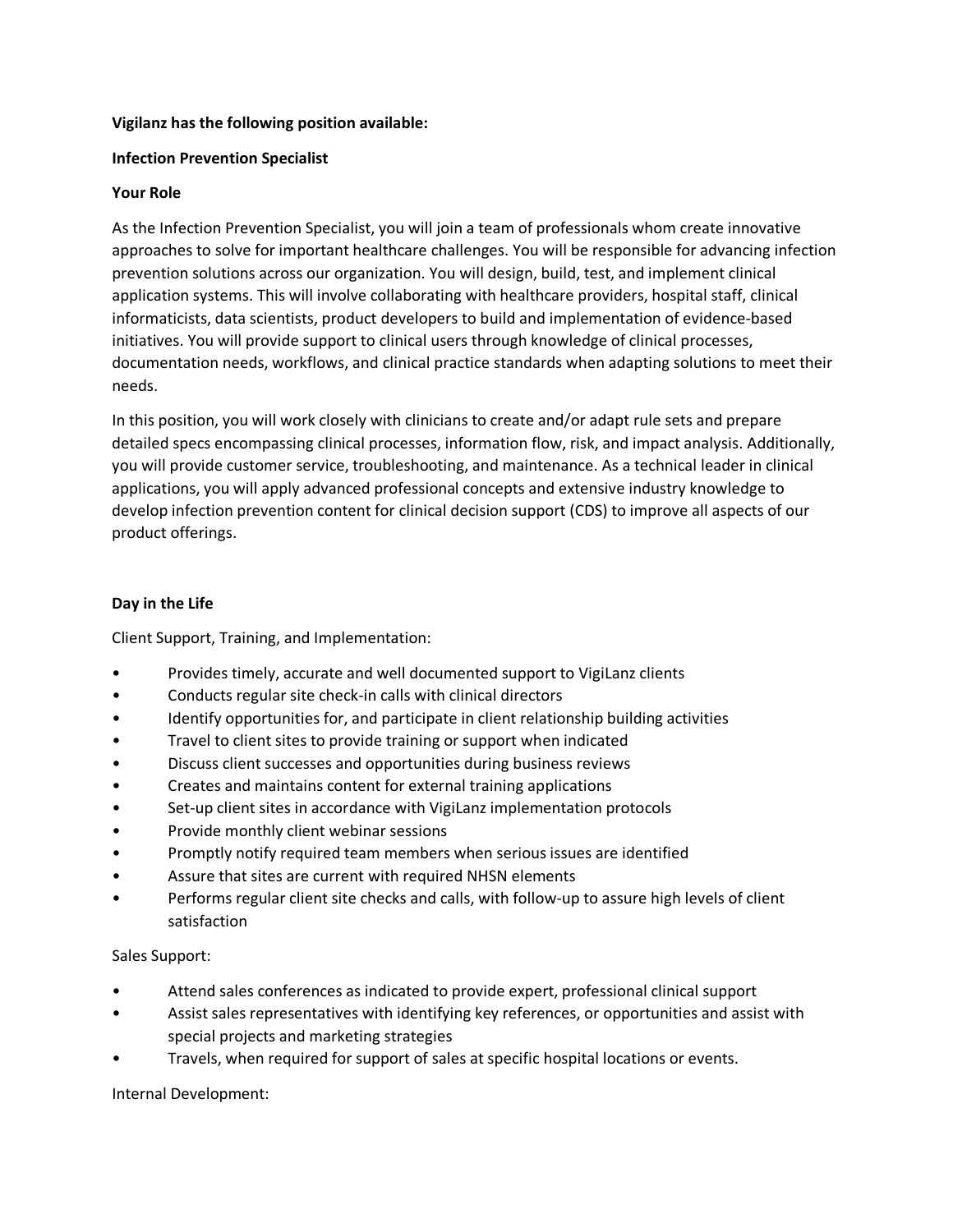- Identify opportunities for new development and submit these ideas for development consideration following VigiLanz protocols
- Creates and maintains content for internal training applications
- Assist with conceptual development, actual development, product testing and marketing.
- Provides expert clinical consultation to VigiLanz team members when requested around Infection Prevention, NHSN, CDC, the Joint Commission and hospital processes in the format and time period requested

# **Need Qualifications to be Successful in Role**

Required:

- Bachelor's degree in a health-related field
- Certified in Infection Control (CIC) Certification
- 4 years of acute care hospital Infection Control experience
- 4 years NHSN experience
- Informatics experience with electronic health records or software
- 2 years VigiLanz experience or comparable
- In-depth knowledge of the clinical and operational issues in infection control
- Thorough understanding of data management, analysis, research, reporting, and documentation methods used in infection control
- Strong computer literacy and analytical skills
- Ability to contribute to studies, investigations, reports, presentations, etc.
- Proven organizational, multitasking, and time-management skills
- Strong communication and interpersonal skills
- Highly self motivated and directed with the ability to juggle different tasks, effectively balance priorities, and be accepting
- Experience using clinical data and analytics to help develop new solutions to existing healthcare problems.

#### Preferred:

- Experience within a multi-entity, healthcare environment
- Prior Information Technology implementation experience
- Experience with clinical applications in either inpatient or outpatient setting
- Expert level knowledge is current with JC, NHSN, Centers for Medicaid/Medicare Services, and Centers for Disease Control and Prevention (CDC) requirements
- High quality staff training skills
- Expert level understanding of VigiLanz

About VigiLanz: Founded in 2001, VigiLanz is a privately held, rapidly growing provider of SaaS-based clinical surveillance, safety, quality, and risk solutions. The firm is focused on transforming clinical work flow and the delivery of quality care by aggregating disparate EHR transactional workflow and